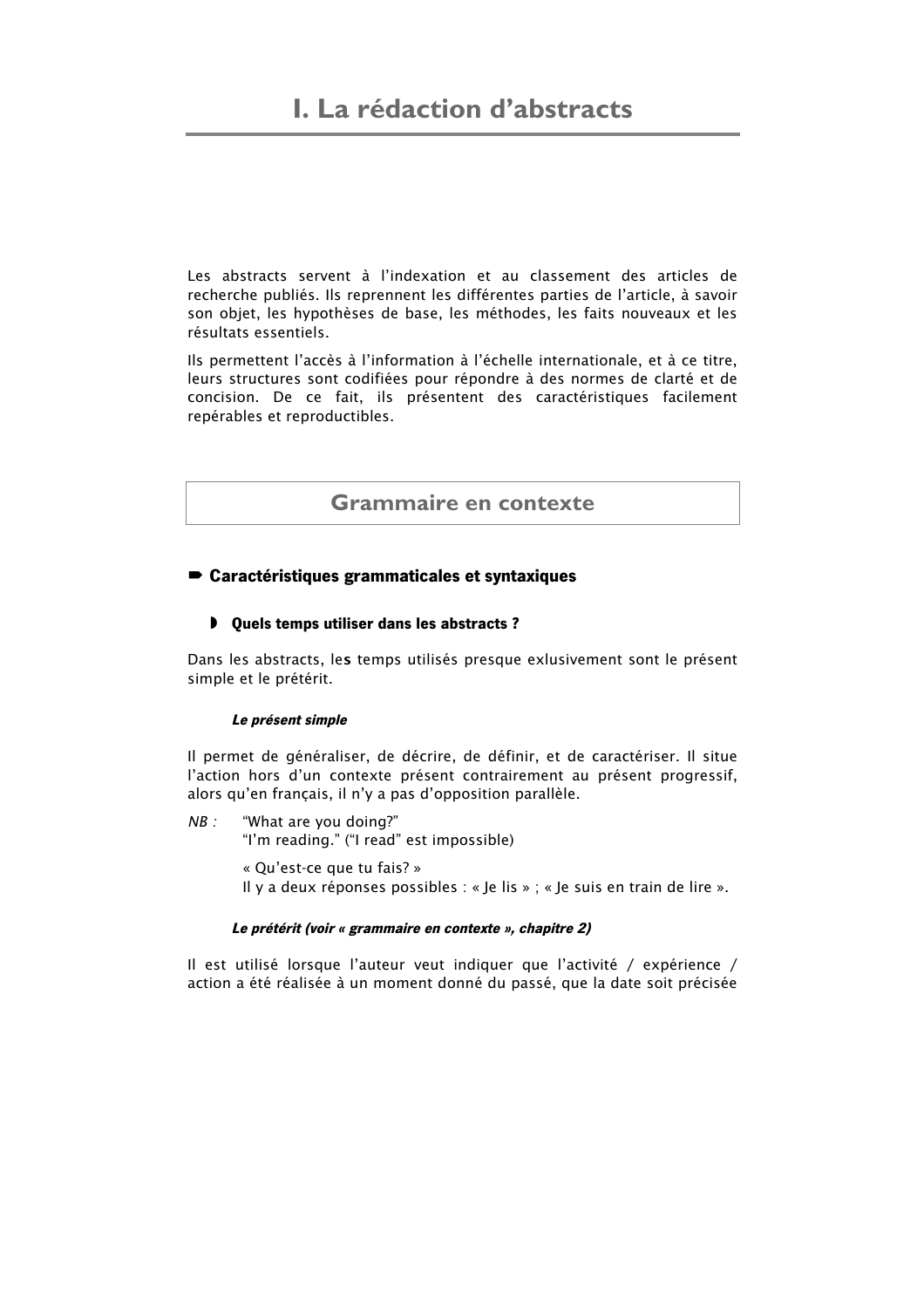ou non dans le texte. Ainsi il est utilisé pour la présentation des méthodes et des résultats.

**Exemples** 

Voici quelques exemples illustrant les temps des verbes dans les abstracts de différentes disciplines.

#### **Le présent simple**

- Environmental occurrences and toxicity threshold values span more than six orders of magnitude in concentration. (description)
- Radiative energy-balance models reveal that Earth could exist in any one of three discrete climate states. (description)
- This work presents the preparation and characterization of nanocrystalline conducting materials. (description)
- Generally, the nanosized oxides show a (pseudo)-cubic crystalline fluorite structure which evolves into the most stable fluorite symmetry. (caractéristique)
- Premature adrenarche and functional adolescent androgen excess are common disorders. (définition)
- Optimizing compilers often perform an operation known as common subexpression elimination to improve code efficiency. (description)
- The example of the acoustic Doppler equipment (ADCP) proves that an increasing demand for current and discharge data can be met at fairly low cost. (généralisation)
- It is known that life processes below the melting point actively evolve. (caractéristique)
- In general this cut is irrational and consequently the crystal is aperiodic. (généralisation)

#### **Le préterit**

- There is mounting evidence that pan-glacial states existed at least twice in the Cryogenian.
- Environmental forces had a hand in the origin of metazoa.
- The nanosized Nd-based oxide showed a very high sintering activity even at relatively low temperatures. (résultats)
- To determine the role of 21-hydroxylase gene mutations in these disorders, we **performed** molecular genotype analysis on 48 children and adolescents. (méthode)
- The frequency of heterozygosity was significantly greater among symptomatic patients than among the healthy controls. (résultats)
- Female non-athletes consumed the least amount of alcohol whereas male athletes drank the greatest amount. (résultat)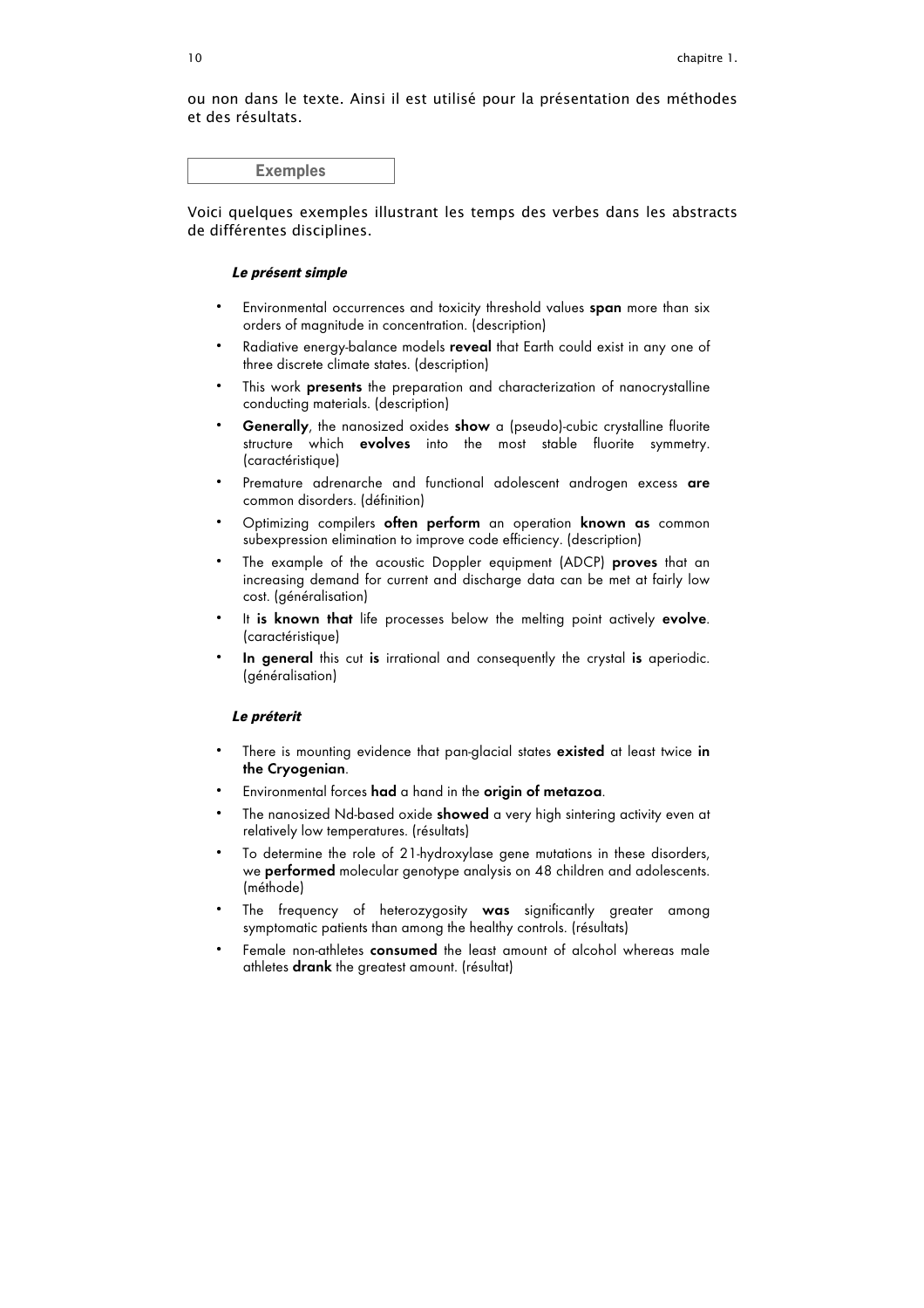- After studying more than 100 different samples of calaverite  $Au_{1p}Ag_{p}Te_{2p}$ three famous mineralogists declared the invalidity of the law of rational indices.
- To reinvestigate this question, we cultured human fibroblasts from the skin of one individual volunteer collected at different ages.
- Over a period of 27 years, we obtained skin cells at appropriate intervals, and established eight fibroblast lines.
- Previous experiments in CNT showed that constant temperatures across magnetic surfaces were [concordance des temps] characteristic of CNT plasmas, implying thermal confinement times much less than particle confinement times.

## **Quand utiliser le passif dans les abstracts ?**

Dans un abstract, explicitant la démarche et indiquant les résultats les plus pertinents, le discours est centré sur les actions et non pas sur les auteurs. Il n'est donc pas surprenant de trouver une occurrence de verbes au passif largement supérieure à celle qu'on trouve dans le corps de l'article et a fortiori dans d'autres types d'écrits.

#### **Exemples**

Dans les exemples qui suivent, remarquez qu'une construction à la voix active serait grammaticalement correcte, mais peu conforme à l'usage.

- 1. Consensus is lacking on whether the world ocean was fully glaciated or largely unglaciated.
- 2. Superspace was then developed to deal with the new experimental observations.
- 3. In vitro release was assessed using fluorescent-tagged stratifin.
- 4. The view-based system was found to perform better than the ranking system.
- 5. The infection was cleared from the lung tissue.
- 6. The differences in the selection of search concepts were mainly related to preferring different search strategies.
- 7. In splenic lymphocytes, apoptosis was observed early at 1 week after inoculation.
- 8. The method was used to analyze 79 flour and cereal products.
- 9. Links between references and citations could not be made easily.
- 10. Molecular genotype analysis was performed on 48 children and adolescents.
- 11. The long-run availability of a duplex system was analyzed.
- 12. A stochastic process endowed with stationary measures was employed.
- 13. The particular case of deterministic repair is considered.
- 14. Heterogeneity must first be understood.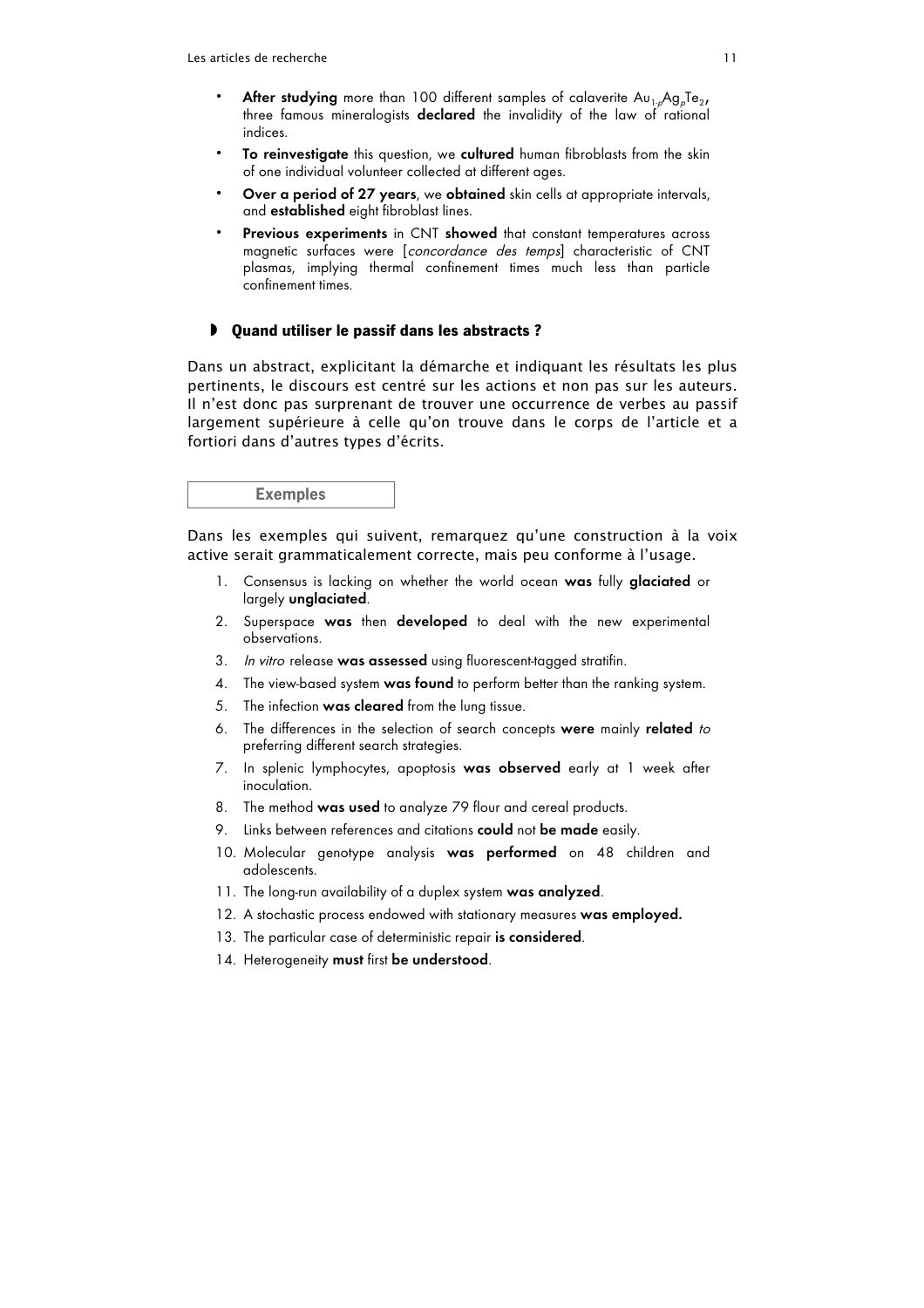15. 188 mothers who tested positive for chlamydial antigens were identified; the infants of 178 of them were followed for up to eight months.

Remarque : On observe que le verbe au passif termine souvent la phrase (sans complément d'objet direct ou COD). Il est ainsi éloigné de son sujet grammatical. (Attention : le verbe, s'il est construit au mode actif avec un COD n'en est jamais séparé)

- The physics behind the possible life supporting capability of nanometric films of undercooled liquid interfacial water, which can also "mantle" the surfaces of the much larger micrometer-sized microbes, is discussed.
- The effects of nanotube concentration and aspect ratio, viscosity of the suspending liquid, and initial diameter of the self-thinning thread in uniaxial elongation are elucidated.

# - **Caractéristiques lexicales des abstracts**

#### **Avec quels mots préciser un nom ?**

L'exigence de concision et de précision oblige l'auteur à affecter les noms (le plus souvent, sujet de la phrase) d'un grand nombre de qualificatifs ou de mots descriptifs, à savoir :

- un adjectif ou participe présent (-ing) ou participe passé (-ed), accompagné ou non d'un adverbe,
- un substantif qui fonctionne grammaticalement comme un adjectif (voir « grammaire en contexte », chapitre 3),
- un groupe prépositionnel (*in*, *of*, *for* …),
- un mot de coordination (*and*, *or*, *as well as* …),
- une proposition relative (*that* …, *which* …, *whose* …),
- l'article défini ou indéfini (« the » ou « a » ; voir deuxième partie : « corps de l'article »).

#### **Exemples**

Voici des phrases tirées d'abstracts qui illustrent ces caractéristiques.

- ... changes that readily occur during the first four processing steps for heattreatable aluminium alloy.
- 2. ... to the damage-tolerant design of components and structures using these materials.
- 3. … on thin constrained, high-purity silver and gold interlayers between stronger base metals.
- 4. … high-resolution low-energy electron diffraction techniques
- 5. ... a statistically significant difference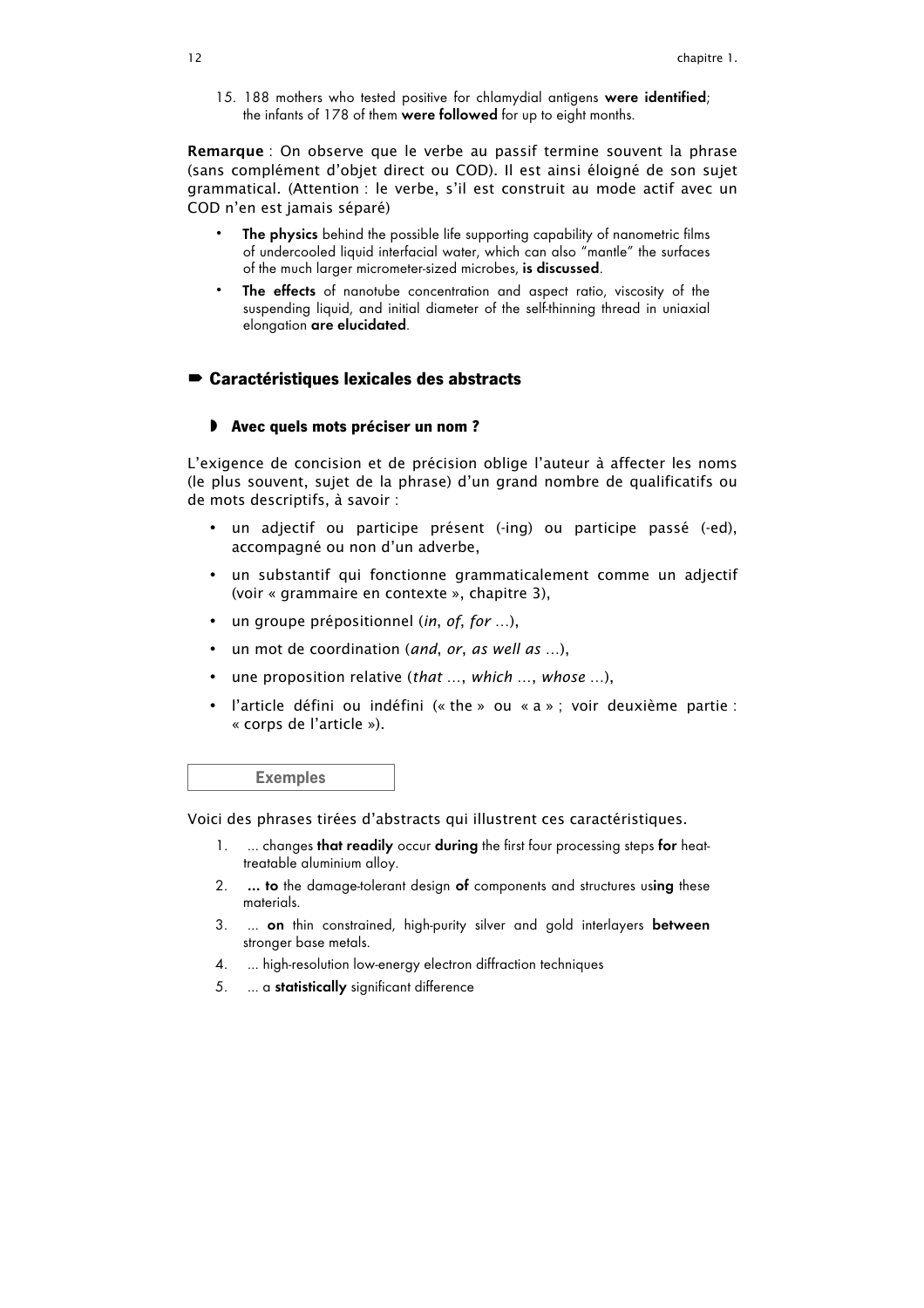- 6. … one of the most rapidly evolving gene-enzyme systems in the genus
- 7. ... into a drosophila transformation vector where it was under the control of an hsp-70 gene sequence
- 8. ... the effect primarily exerted by inhibitors of proteinases against this alteration on the basis of both chemical and morphological criteria.
- 9. ... which is often considered as a key event in the onset of acute tubular necrosis induced by these drugs
- 10. ... in a model of primary culture of embryonic rat fibroblasts which typically develop lysosomal phospholipodosis when incubated with gentamicin
- 11. ... either by pruning a directed acyclic graph to replace eliminated subexpressions by memory fetches of stored values or by using partialredundancy elimination
- 12. ... **among** the qualitative and quantitative relationships **between** the amount of TiO2 or TiO2 / SnO2 coupled particles and the amount of ·OH radicals produced by these systems.

**Modèles** 

# - **Deux exemples d'abstracts**

Dans ces modèles, remarquez :

- les temps des verbes (pour la plupart, le présent simple et le prétérit),
- l'utilisation du passif presque exclusivement,
- l'utilisation de plusieurs adverbes (*recently*, *currently*, *conversely*, *properly*, *widely*, *frequently*, etc.).

#### Rheologica Acta

Volume 48, Number 6 / juillet 2009 pp 625-639 The effect of step-stretch parameters on capillary breakup extensional rheology (CaBER) measurements Erik Miller $^{\rm l}$ , Christian Clasen $^{\rm 2}$  and Jonathan P. Rothstein $^{\rm l}$ 

1. Department of Mechanical and Industrial Engineering, University of Massachusetts, Amherst, MA 01003, USA

2. Department of Chemical Engineering, Katholieke Universiteit Leuven, 3001 Leuven, Belgium

Abstract Extensional rheometry has only recently been developed into a commercially available tool with the introduction of the capillary breakup extensional rheometer (CaBER). CaBER is currently being used to measure the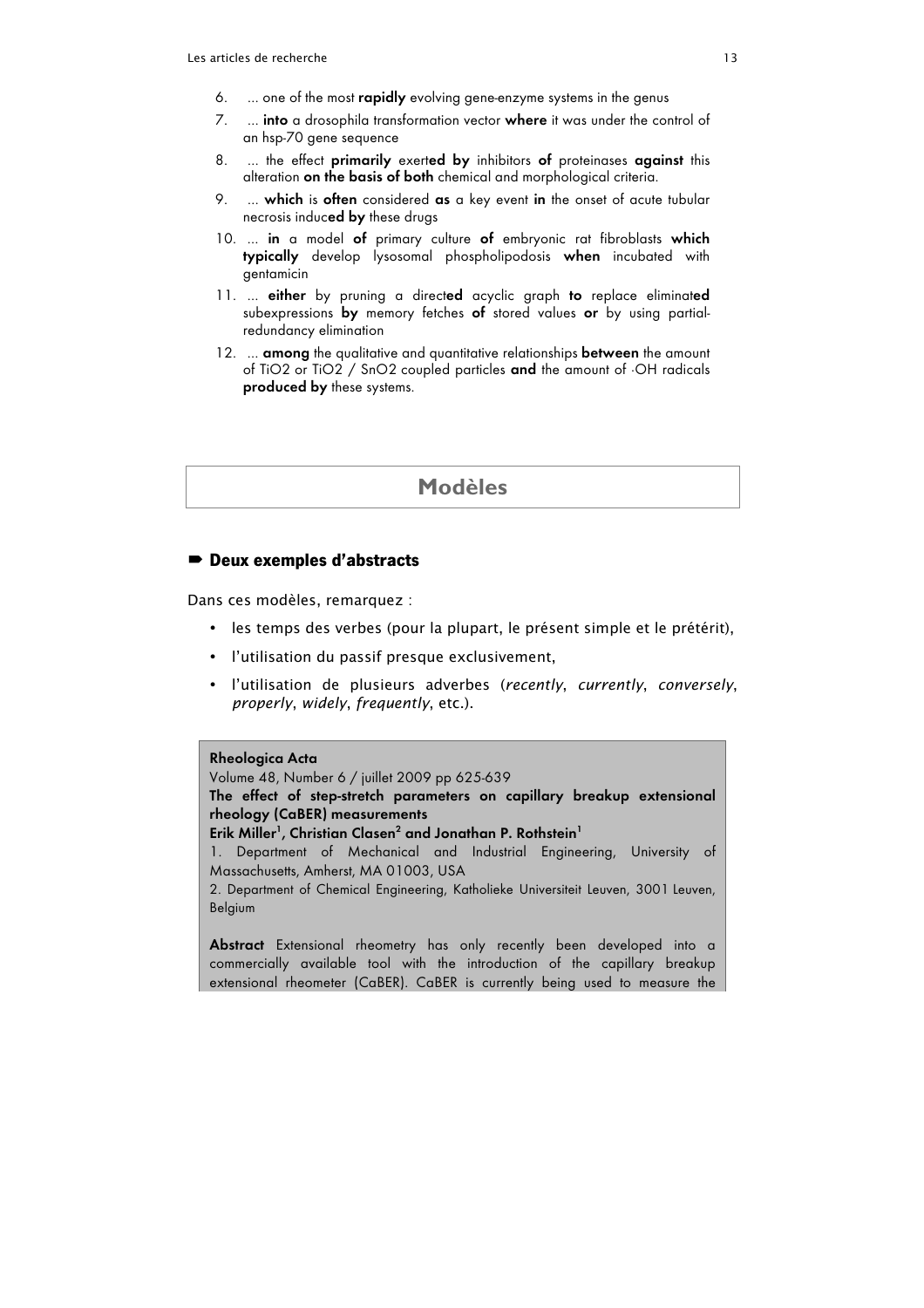transient extensional viscosity evolution of mid to low-viscosity viscoelastic fluids. The elegance of capillary breakup extensional experiments lies in the simplicity of the procedure. An initial step-stretch is applied to generate a fluid filament. What follows is a self-driven uniaxial extensional flow in which surface tension is balanced by the extensional stresses resulting from the capillary thinning of the liquid bridge. In this paper, we describe the results from a series of experiments in which the stepstretch parameters of final length, and the extension rate of the stretch were varied and their effects on the measured extensional viscosity and extensional relaxation time were recorded. To focus on the parameter effects, well-characterized surfactant wormlike micelle solutions, polymer solutions, and immiscible polymer blends were used to include a range of characteristic relaxation times and morphologies. Our experimental results demonstrate a strong dependence of extensional rheology on step-stretch conditions for both wormlike micelle solutions and immiscible polymer blends. Both the extensional viscosity and extensional relaxation time of the wormlike micelle solutions were found to decrease with increasing extension rate and strain of the step-stretch. For the case of the immiscible polymer blends, fast stepstretches were found to result in droplet deformation and an overshoot in the extensional viscosity which increased with increasing strain rates. Conversely, the polymer solutions tested were found to be insensitive to step-stretch parameters. In addition, numerical simulations were performed using the appropriate constitutive models to assist in both the interpretation of the CaBER results and the optimization of the experimental protocol. From our results, it is clear that any rheological results obtained using the CaBER technique must be properly considered in the context of the stretch parameters and the effects that preconditioning has on viscoelastic fluids.

#### Human Cell

Volume 22 Issue 2, Pages 38 - 42 Donor age reflects the replicative lifespan of human fibroblasts in culture Kazuhiko KAJI, Toshiro OHTA, Nobuyuki HORIE, Eiji NARU, Miho HASEGAWA and Naotoshi KANDA

Human fibroblasts, which have a finite lifespan in cultures, have been widely used as a model system for cellular aging, and frequently used as one model of human aging. But whether cellular aging contributes to organismal aging has been controversial. To reinvestigate this question, we cultured human fibroblasts from the skin of one individual volunteer collected at different ages. Over a period of 27 years (donor age 36 years to 62 years), we obtained skin cells four times at appropriate intervals, and established eight fibroblast lines. These human fibroblasts have presented evidence for a correlation between donor age and proliferative lifespan in vitro. This result parallels the fact that telomeric DNA size cultured fibroblasts decrease with the increase in donor age. These cell lines had a normal diploid human chromosome constitution and will be useful in studies of human biology including aging.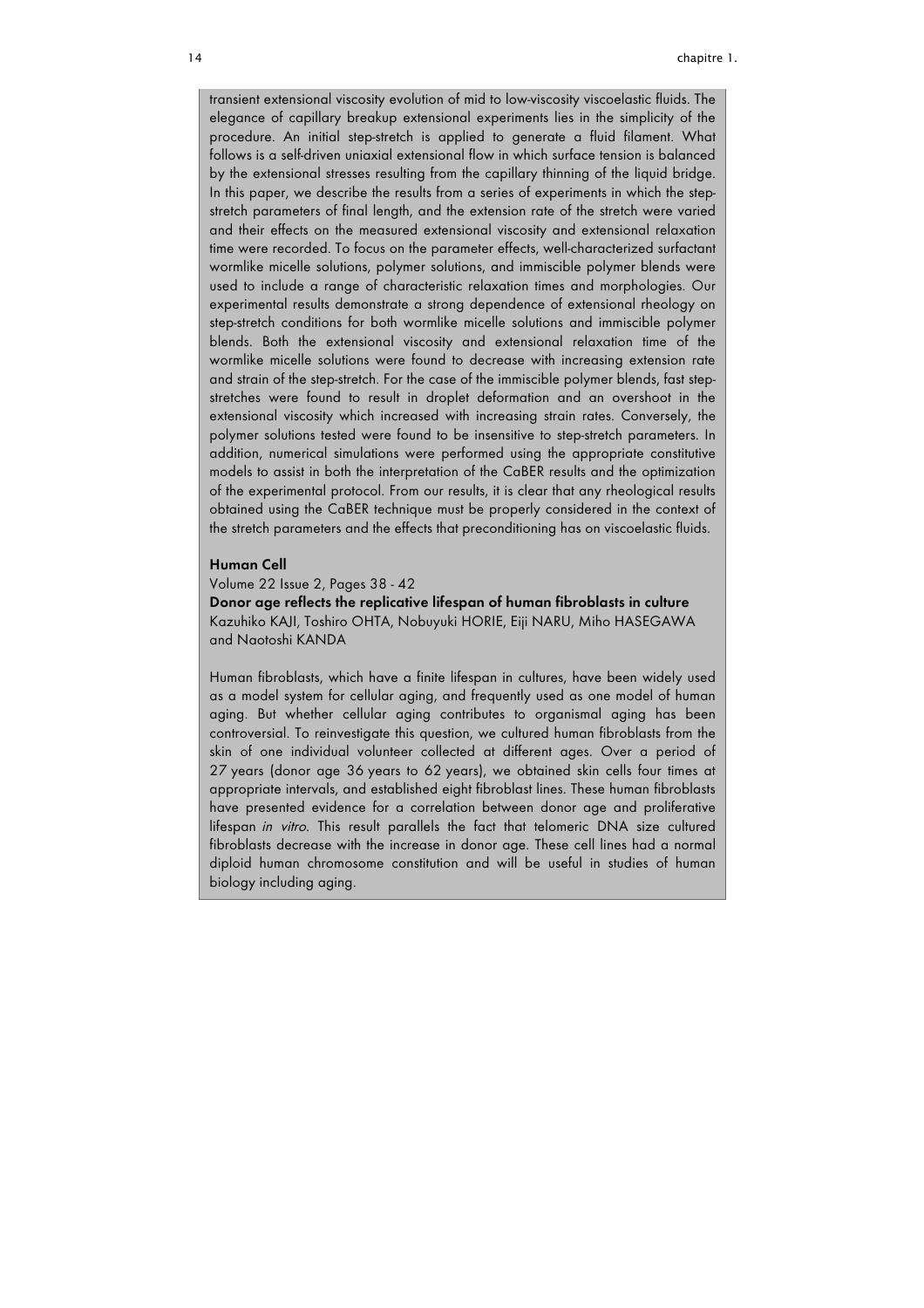# **Lexique approprié**

Voici les verbes, noms et adverbes les plus fréquemment rencontrés dans les abstracts.

## **Liste des verbes les plus fréquents**

Ces verbes décrivent le plus souvent la démarche entreprise lors des travaux de recherche. Il est d'autant plus utile de les connaître qu'ils s'utilisent quelle que soit la discipline scientifique abordée.

Voici par ordre alphabétique les verbes les plus fréquents indiquant la démarche scientifique et l'expérimentation ou la méthodologie dans un abstract. (voir « lexique transdisciplinaire », chapitre 6)

| ΑB                    | determine               | investigate            |
|-----------------------|-------------------------|------------------------|
| acquire               | differ                  | involve                |
| address (someone)     | discuss                 | <b>JLM</b>             |
| agree with            | Е                       | justify                |
| analyze               | elucidate               | label                  |
| apply (something to)  | emphasize               | lead (to)              |
| argue                 | establish               | measure                |
| assess                | estimate                | minimize               |
| associate (something  | evaluate                | modulate               |
| with)                 | examine                 | monitor                |
| base (soemthing) on   | exclude                 | <b>NOP</b>             |
| C                     | explain                 | need                   |
| calculate             | explore                 | note                   |
| carry out             | extrapolate             | observe                |
| characterize (US),    | <b>FGHI</b>             | obtain                 |
| characterise (GB)     | find                    | perform                |
| check                 | follow                  | permit, allow, enable  |
| compare (something to | gather                  | prefer                 |
| / with)               | highlight               | present (something to) |
| conclude              | identify                | proceed                |
| conduct               | illustrate              | produce                |
| confirm               | include                 | program (US);          |
| consider              | increase                | programme (GB)         |
| contribute            | indicate                | prove                  |
| control               | induce                  | R                      |
| D                     | infer                   | range (from  to)       |
| debate                | integrate               | refer (to)             |
| decrease              | interpret               | relate (to)            |
| define                | introduce (something to | report                 |
| demonstrate           | $/$ into)               | represent              |
| describe              |                         | require                |